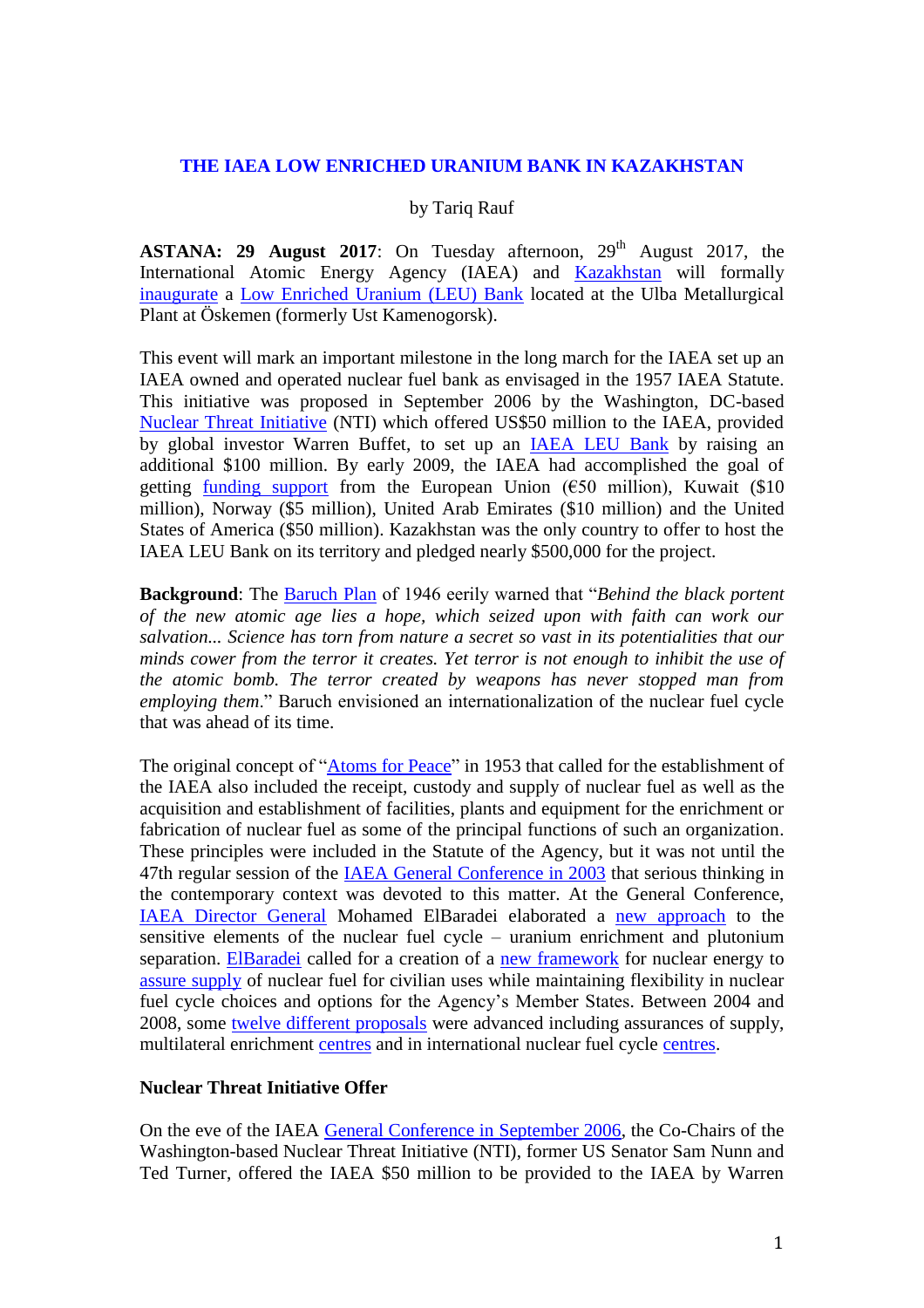Buffet to help create an IAEA owned and operated [LEU](https://www.iaea.org/topics/leubank/what-is-leu) Bank on the proviso that the IAEA raised \$100 million for that purpose.

Another major breakthrough came on [6 April 2009](http://bellona.org/news/nuclear-issues/nuclear-agreements/2009-04-kazakhstan-and-white-house-confirm-former-soviet-republic-lead-contender-for-international-fuel-bank) when the [President of Kazakhstan,](http://bellona.org/news/nuclear-issues/nuclear-agreements/2009-04-kazakhstan-and-white-house-confirm-former-soviet-republic-lead-contender-for-international-fuel-bank)  [Nursultan Nazarbayev,](http://bellona.org/news/nuclear-issues/nuclear-agreements/2009-04-kazakhstan-and-white-house-confirm-former-soviet-republic-lead-contender-for-international-fuel-bank) announced that Kazakhstan would provide a location to host the IAEA LEU Bank. This commitment was reconfirmed on 28 December 2009 through a letter from the Secretary of State and Minister of Foreign Affairs, [Kanat](https://www.iaea.org/sites/default/files/publications/documents/infcircs/2010/infcirc782.pdf)  [Saudabayev.](https://www.iaea.org/sites/default/files/publications/documents/infcircs/2010/infcirc782.pdf)

By the summer of 2009, the IAEA had received both funds and pledges in excess of \$100 million, thus meeting the requirements of the NTI offer. Subsequently, on 3 [December 2010,](http://www.world-nuclear-news.org/ENF-IAEA_approves_global_nuclear_fuel_bank-0612105.html) the IAEA Board of Governors [approved](http://www.armscontrolwonk.com/files/2011/01/Support_document.pdf) the establishment by the IAEA of an LEU Bank. The [IAEA Board](http://cns.miis.edu/nam/documents/Official_Document/GOVOR1289.link.pdf) also [delegated the authority](https://www.armscontrol.org/ACT/2015_10/Features/From-Atoms-for-Peace-to-an-IAEA-Nuclear-Fuel-Bank) to the IAEA Director General to supply LEU from the Bank to any IAEA Member State, as a [mechanism of last resort,](https://www.armscontrol.org/ACT/2015_10/Features/From-Atoms-for-Peace-to-an-IAEA-Nuclear-Fuel-Bank) which suffers a disruption of supply of LEU from the commercial market in nuclear fuel. To be able to receive LEU from the Bank, an IAEA Member State experiencing a supply disruption, would have to meet the following [criteria](https://www.armscontrol.org/ACT/2015_10/Features/From-Atoms-for-Peace-to-an-IAEA-Nuclear-Fuel-Bank) that were [approved by the Board](http://cns.miis.edu/nam/documents/Official_Document/GOVOR1289.link.pdf) in December 2010: (a) the supply of LEU to a nuclear power plant is disrupted; (b) the State is unable to procure LEU from the commercial market, State-to-State arrangements, or by other such arrangements; (c) the State has in force a comprehensive safeguards agreement with the IAEA and remains in compliance with this agreement; and (d) the State has concluded a supply agreement with the IAEA for the LEU and has paid in advance the full cost of the LEU to the IAEA.

**[IAEA LEU Bank:](https://www.armscontrol.org/ACT/2015_10/Features/From-Atoms-for-Peace-to-an-IAEA-Nuclear-Fuel-Bank)** The [IAEA LEU Bank](https://www.iaea.org/topics/iaea-low-enriched-uranium-bank) will hold some [90 tonnes of LEU](https://www.armscontrol.org/ACT/2015_10/Features/From-Atoms-for-Peace-to-an-IAEA-Nuclear-Fuel-Bank) that would be sufficient for one full core reload of a 1000 MW(e) nuclear power reactor, or three annual reloads for such a reactor. In order to meet this requirement, the LEU will be at [three levels of enrichment,](https://www.armscontrol.org/ACT/2015_10/Features/From-Atoms-for-Peace-to-an-IAEA-Nuclear-Fuel-Bank) roughly 4.95%, 3.20% and 1.60%. This will enable the IAEA to supply LEU at an [enrichment level](https://www.armscontrol.org/ACT/2015_10/Features/From-Atoms-for-Peace-to-an-IAEA-Nuclear-Fuel-Bank) suitable for use in light-water power reactors, which usually need LEU at an enrichment level between 2.5% and 3.5%. In accordance with standard nuclear industry practice, the LEU will be stored in [30B steel cylinders,](https://www.armscontrol.org/ACT/2015_10/Features/From-Atoms-for-Peace-to-an-IAEA-Nuclear-Fuel-Bank) which are 30 inches in diameter, have a capacity of about 62kg of uranium enriched to 4% (the 30B cylinder is certified to contain a maximum net weight of 2,277 kg UF<sub>6</sub> (1,540 kg U). As LEU does not deteriorate it can be safely stored over the medium- to long-term. LEU is a white-grey waxy solid during storage and transport. LEU is not nuclear waste, and no waste generated by storing it. It does not have any adverse environmental impact when properly stored in certified 30B cylinders.



A typical 30B cylinder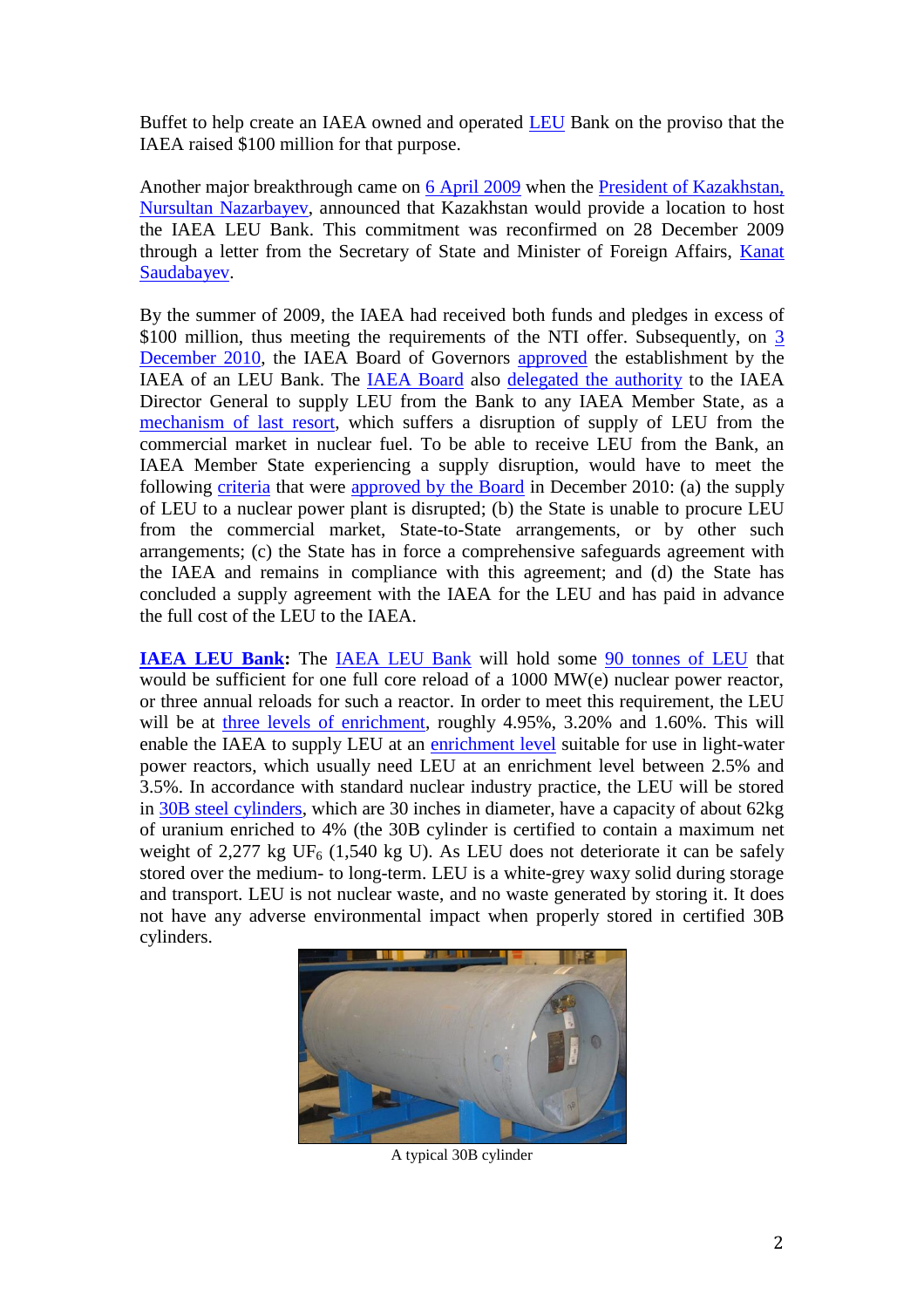**IAEA LEU free of supplier State "flags"**: It has always been recognized by the IAEA Secretariat that in order for the IAEA LEU Bank to provide a credible assurance of supply, the nuclear material acquired by the Agency should *not* require the consent of the supplier State for the Agency to provide nuclear material to a Member State in accordance with the criteria approved by the Board relating to assurance of supply. Accordingly, in 2009, the Director General stated, inter alia, that the Agency would purchase the LEU using its standard procedures for open tender from vendors willing and able to provide LEU to the Agency free of conditions that conflict with the purpose of the establishment of the IAEA LEU bank.

The conditions (["flag"](http://www.armscontrolwonk.com/files/2011/01/Support_document.pdf)) required by the IAEA to be accepted by a Member State requesting LEU from the IAEA LEU Bank are much more stringent and comprehensive than any [national export controls](https://www.state.gov/strategictrade/overview/) and the guidelines of the [Nuclear](http://www.nuclearsuppliersgroup.org/en/)  [Suppliers Group.](http://www.nuclearsuppliersgroup.org/en/) And, the Agency must only buy LEU from sources that will accept the Agency's ["flag"](http://www.armscontrolwonk.com/files/2011/01/Support_document.pdf) and will not insist on their own national flag. Furthermore, the LEU acquired for the IAEA LEU Bank would need to be free of any previous unresolved commercial disputes or other burdens that could in any way impair or affect the purposes of the IAEA LEU Bank

As the LEU purchased by the IAEA for the LEU Bank *cannot* [be subject to any](https://www.armscontrol.org/ACT/2015_10/Features/From-Atoms-for-Peace-to-an-IAEA-Nuclear-Fuel-Bank)  [export control or end use restrictions](https://www.armscontrol.org/ACT/2015_10/Features/From-Atoms-for-Peace-to-an-IAEA-Nuclear-Fuel-Bank) by the producer or seller of the LEU, but shall be subject exclusively to the [criteria](http://www.armscontrolwonk.com/files/2011/01/Support_document.pdf) approved by the IAEA Board of Governors in [December 2010](http://www.armscontrolwonk.com/files/2011/01/Support_document.pdf) as noted above; the IAEA LEU Bank shall be in a position to supply LEU to eligible IAEA Member States against payment free of any Member State supplier conditions and thus shall provide the [highest independent level of assurance](http://www.armscontrolwonk.com/files/2011/01/Support_document.pdf) of supply under the aegis of the IAEA.

In May 2011, the IAEA issued a call to Member States for [Expressions of Interest to](http://www.armscontrolwonk.com/files/2011/06/GOV_INF_2011_7.pdf)  [Host the IAEA LEU Bank.](http://www.armscontrolwonk.com/files/2011/06/GOV_INF_2011_7.pdf) Among the some 160 Member States of the IAEA in 2011, it was only Kazakhstan that responded with a bid. The IAEA carried out a technical mission in fall 2011 to assess the suitability of the [Ulba Metallurgical Plant](http://www.ulba.kz/en/) (UMP) at Öskemen in northern Kazakhstan, to be a host location for the IAEA LEU Bank. In December 2011, the IAEA communicated to the Government of Kazakhstan that the Agency had selected UMP as the location of the IAEA LEU Bank as it met the required criteria set out by the IAEA subject to further improvements in nuclear safety and nuclear security at the selected building at [UMP.](http://www.ulba.kz/en/)



Source:<http://www.worldclimateguide.co.uk/climateguides/kazakhstan/shymkent.php>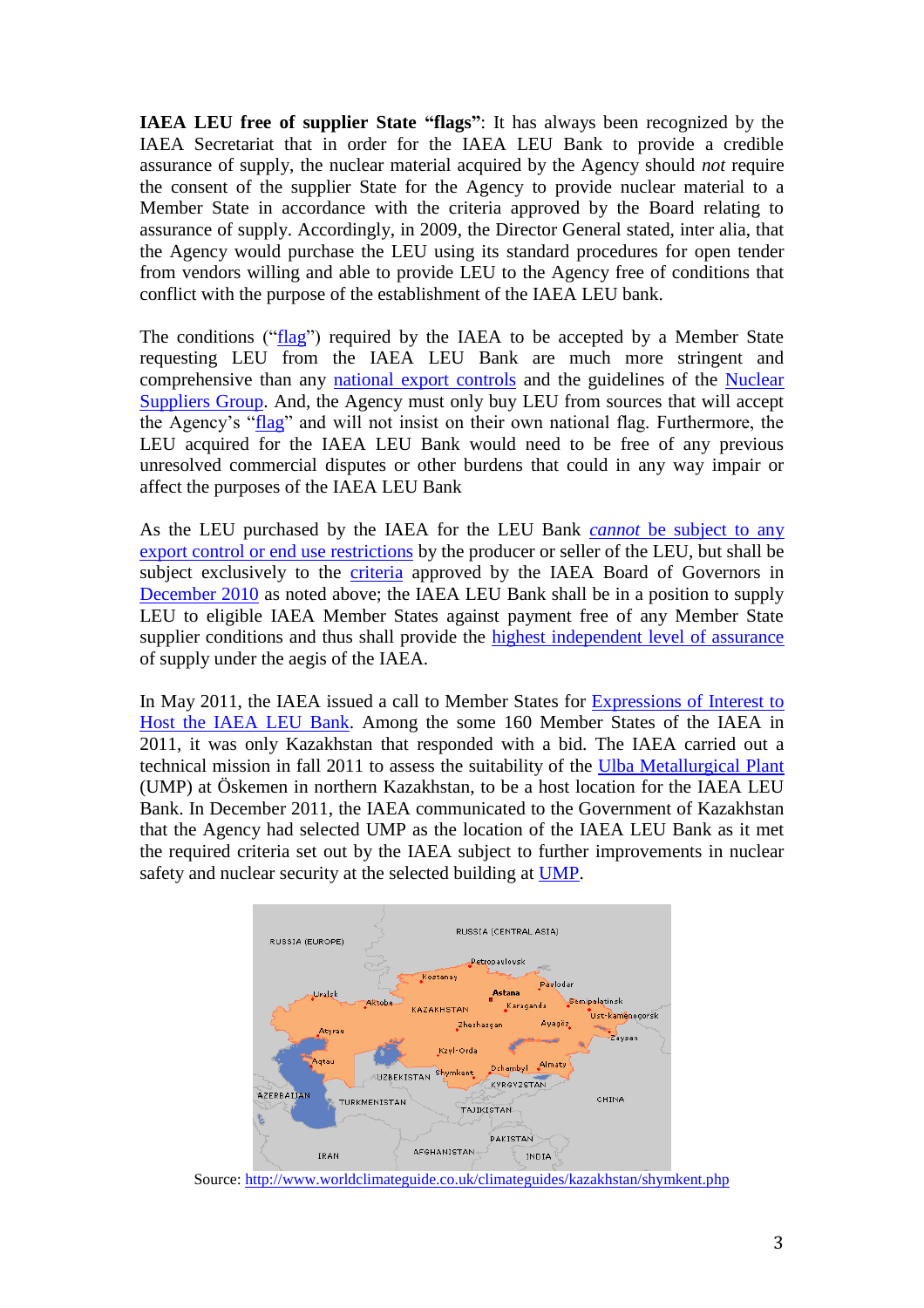The IAEA accepted UMP as the host location because it is a facility duly licensed by the Government of Kazakhstan through the Committee on Atomic Energy (formerly the Kazakhstan Atomic Energy Agency) to handle enriched uranium. Even though the LEU in the IAEA LEU will be the property of the IAEA, nonetheless the LEU shall be subject to verification by the IAEA as a separate nuclear material balance area under the framework of [Kazakhstan's comprehensive safeguards agreement](https://www.iaea.org/sites/default/files/infcirc504.pdf) and its [additional protocol.](https://www.iaea.org/sites/default/files/publications/documents/infcircs/1996/infcirc504a1.pdf)



Source:<http://www.ulba.kz/en/>

Negotiations between the IAEA and Kazakhstan on a ["Host State Agreement"](https://www.iaea.org/sites/default/files/publications/documents/infcircs/2017/infcirc916.pdf) (HSA) governing the establishment and operation of the IAEA LEU Bank started in December 2011 and were finalized only in January 2015. The draft HSA was formally approved by [Kazakhstan](http://www.kazakhstan.at/at/joomla-5/18-politics/365-kazakhstan-to-host-first-ever-leu-bank-under-iaea-auspices-2.html) in May. The IAEA Board of Governors approved the agreement at its regular meeting in June. The [HSA](https://www.iaea.org/sites/default/files/publications/documents/infcircs/2017/infcirc916.pdf) was signed by the designated representatives of Kazakhstan and the IAEA in Astana on 27 August 2015.

**The [Host State Agreement](https://www.iaea.org/sites/default/files/publications/documents/infcircs/2017/infcirc916.pdf)** consists of nineteen articles. It defines the IAEA LEU Bank as "the physical stock of IAEA LEU located at the IAEA LEU Storage Facility of up to a maximum of 60 (sixty) full 30B cylinders". Kazakhstan will lease the storage facility at UMP to the IAEA for a token charge of  $\epsilon$ 1 (one) annually. Kazakhstan will cover costs for the implementation of safeguards in connection with the IAEA LEU Bank. The IAEA LEU Bank shall be the property and under the jurisdiction and control of the IAEA. The Bank shall be held inviolable and technical staff of UMP will have authority to enter IAEA LEU Bank without advance IAEA permission only in the event of an emergency, hazard or threat, requiring urgent remedial action. Emergency preparedness and response, as well as nuclear safety, nuclear security and safeguards, shall remain the responsibility of Kazakhstan. The IAEA LEU Storage Facility shall, for the purpose of application of IAEA safeguards, be established by Kazakhstan as a facility (MBA) separate from the nuclear material facilities located at UMP. The IAEA LEU Bank shall be at all times protected against natural and other hazards, unauthorized removal or diversion, damage or destruction, sabotage and forcible seizure, by Kazakhstan authorities. Civil liability for nuclear damage shall be governed by the [Protocol to Amend the Vienna Convention on Civil](https://www.iaea.org/publications/documents/infcircs/protocol-amend-vienna-convention-civil-liability-nuclear-damage)  [Liability for Nuclear Damage.](https://www.iaea.org/publications/documents/infcircs/protocol-amend-vienna-convention-civil-liability-nuclear-damage) For the purpose of the Protocol, Kazakhstan shall be the Installation State in relation to the IAEA LEU Storage Facility, and the Facility Operator shall be the Operator of the IAEA LEU Storage Facility (i.e., UMP). The HSA shall remain in force for ten years and shall be renewed automatically for subsequent ten-year periods, unless decided otherwise by either party.

**Kazakhstan's** contribution to the establishment of the IAEA LEU Bank is crucial as it is the only country in the world that has agreed to provide a host location and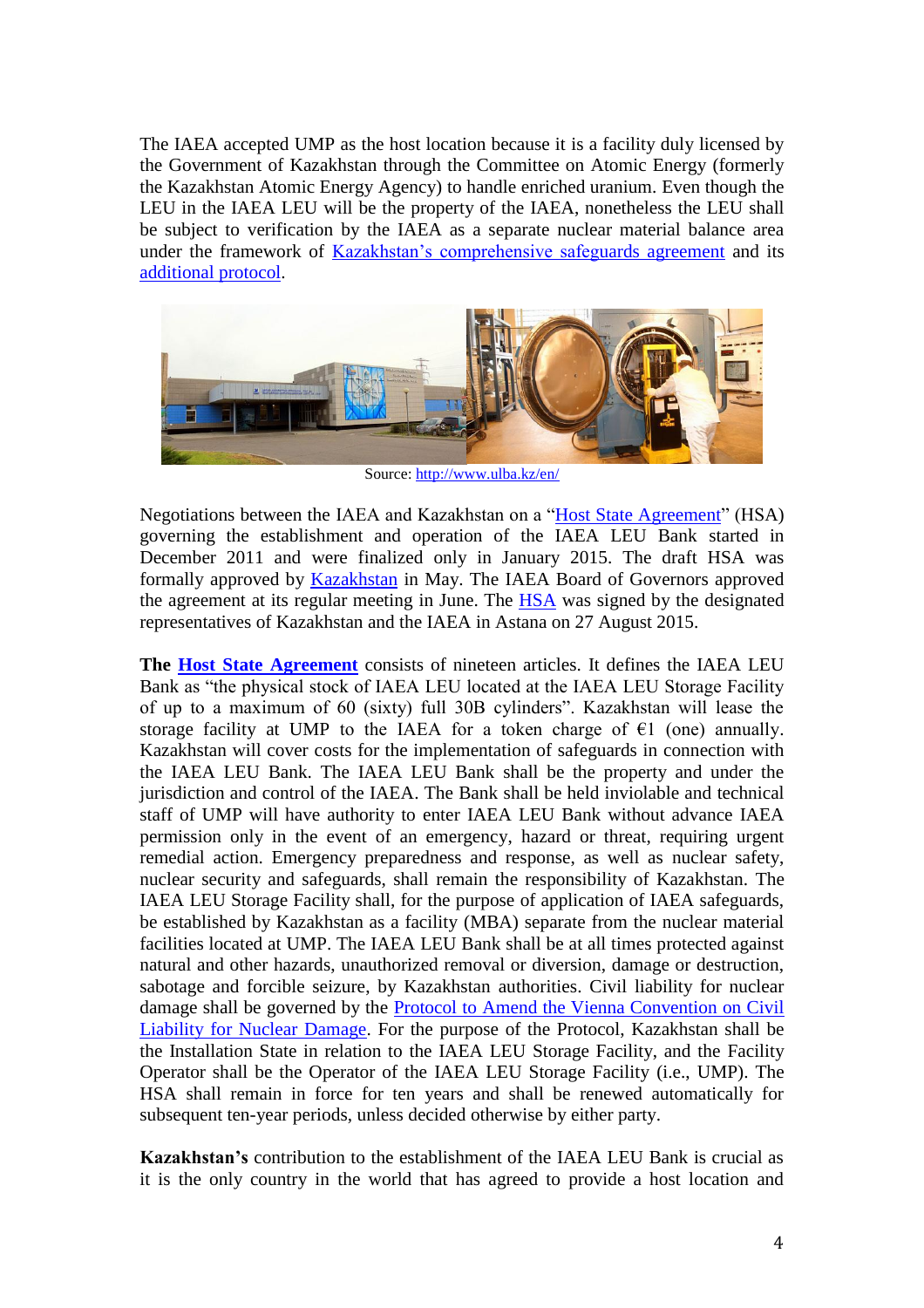facility. Kazakhstan will cover the costs for nuclear safety, nuclear security and safeguards in connection with the IAEA LEU Bank. In addition to these in-kind contributions, Kazakhstan also has made a financial contribution of \$400,000. With the IAEA LEU Bank being inaugurated on [29 August](http://astanatimes.com/2017/07/nazarbayev-announces-opening-date-for-leu-bank-in-kazakhstan/) 2017 in Kazakhstan, the long march to establish an IAEA owned and administered stock of nuclear material will reach its destination after more than six decades overcoming many political and technical obstacles along the way.

**Assurance of Supply:** Assurance of supply mechanisms have two co-equal objectives. They are designed to facilitate the continuing and future use of nuclear energy in IAEA Member States as well as to strengthen the nuclear non-proliferation regime by offering alternatives to the establishment of new enrichment facilities. However, assurance of supply mechanisms do *not* seek to limit in any way the nuclear fuel cycle options of IAEA Member States. The rights of States under the [IAEA](https://www.iaea.org/about/overview/statute)  [Statute](https://www.iaea.org/about/overview/statute) and the [Treaty on the Non-Proliferation of Nuclear Weapons](https://www.iaea.org/sites/default/files/publications/documents/infcircs/1970/infcirc140.pdf) (NPT), including establishing or expanding their own production capacity in the civilian nuclear fuel cycle under IAEA safeguards, would remain fully intact and would not in any way be compromised or diminished by the establishment of assurance of supply mechanisms. In other words, having the right to receive LEU from the Bank or the IAEA LEU Reserve (in the Russian Federation) would not require giving up the right to establish or further develop a civilian national fuel cycle for peaceful uses under IAEA safeguards nor have any adverse impact on it. These mechanisms for assurance of supply support the inalienable rights for peaceful uses of nuclear energy that exist at present under the IAEA Statute and the NPT.

The IAEA LEU Bank, along with the [IAEA LEU Reserve,](https://www.iaea.org/newscenter/news/russia-inaugurates-worlds-first-low-enriched-uranium-reserve) consisting of 120 tonnes of LEU, set up in March 2010 (at the Siberian Electrochemical Combine at [Angarsk](https://www.iaea.org/newscenter/news/russia-inaugurates-worlds-first-low-enriched-uranium-reserve) in the Russian Federation), the United Kingdom's (Government-to-Government) [Nuclear Fuel Assurance](https://www.iaea.org/OurWork/ST/NE/NEFW/Assurance-of-Supply/nuclear-fuel-assurance.html) (March 2011), and the United States' owned [American](https://nnsa.energy.gov/mediaroom/pressreleases/doennsaafs81811)  [Assured Fuel Supply](https://nnsa.energy.gov/mediaroom/pressreleases/doennsaafs81811) [\(AFS\)](http://cgs.pnnl.gov/pdfs/AFS_Stockpile_FINAL.pdf) consisting of some 230 tonnes of LEU, will consolidate a new framework for the utilization of nuclear energy for peaceful purposes under IAEA safeguards. These assurance of supply mechanisms will contribute to addressing any potential vulnerabilities in the security of supply of nuclear fuel for nuclear power programmes, while reducing possible nuclear proliferation risks of new national enrichment capabilities. In the end, confidence regarding minimization of the possible proliferation risks of the sensitive parts of the nuclear fuel cycle can come only through the multilateralization of *all* uranium enrichment and plutonium separation facilities, supplemented by a multilateral, verifiable, global treaty in force prohibiting the production and stockpiling of weapon-usable nuclear material.

Finally, it is increasingly clear that the future of nuclear energy lies in enhanced nonproliferation, security and safety. Nuclear fuel banks, multilateral enrichment centres, and assurances of supply will remain key to the continued reliance and future expansion of nuclear energy. In this regard, results-oriented open and transparent discussions are vital and the IAEA remains the logical forum for Atoms for Peace in the 21st century.